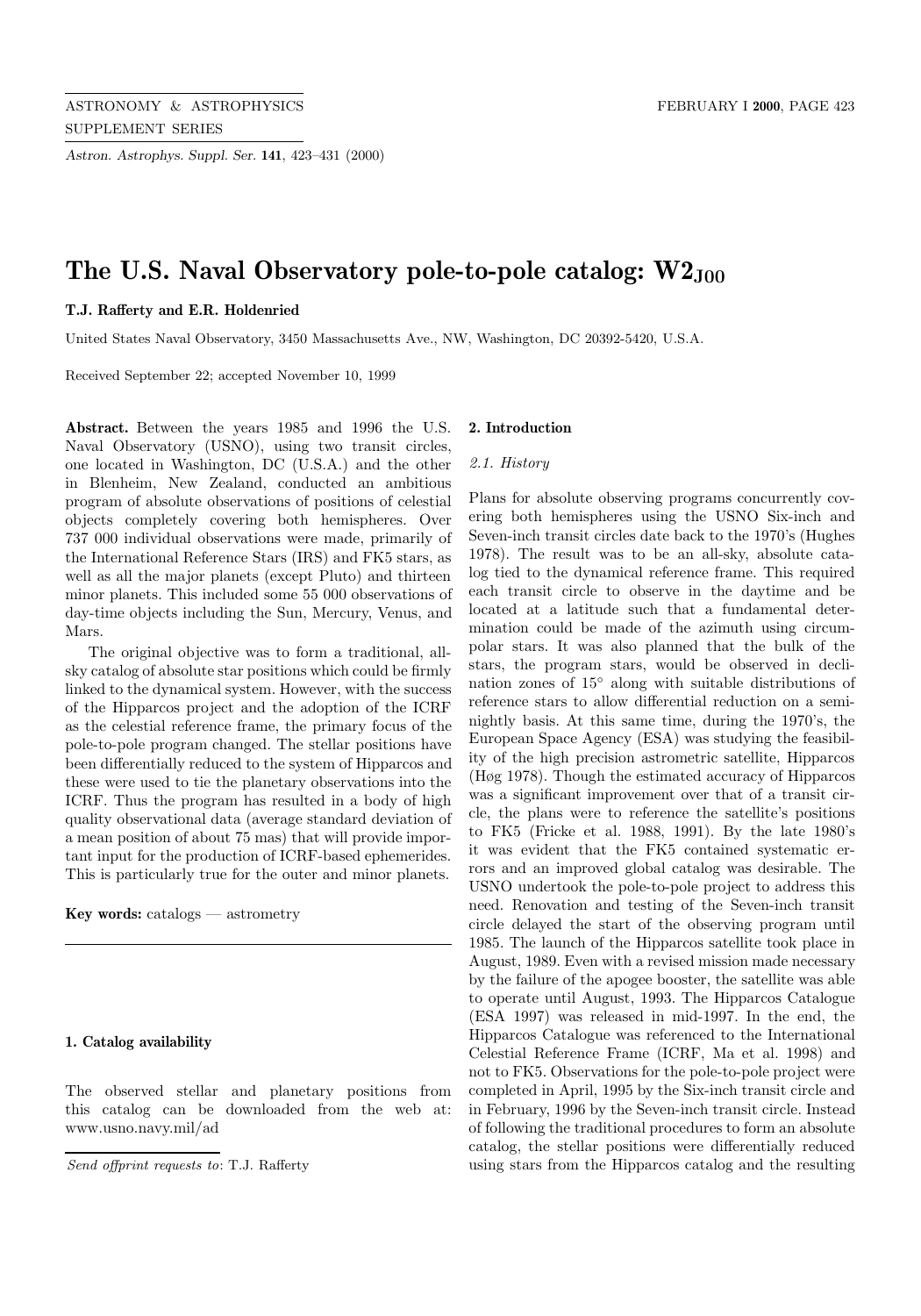|                 |                 |          | Solar System Objects |          |         |               |  |  |
|-----------------|-----------------|----------|----------------------|----------|---------|---------------|--|--|
|                 | Stellar Objects |          | Sun and Planets      |          |         | Minor Planets |  |  |
|                 | Number          | Number   |                      | Number   |         | Number        |  |  |
| Star Class      | of Obn's        | in Class | Object               | of Obn's | Object  | of Obn's      |  |  |
| <b>IRS</b>      | 141870          | 21509    | $*Sum$               | $*1863$  | Ceres   | 481           |  |  |
| Clocks          | 37486           | 230      | $*$ Mercury          | $*596$   | Pallas  | 396           |  |  |
| FK5             | 94762           | 3234     | *Venus               | $*1426$  | Juno    | 312           |  |  |
| Refraction (LC) | 5729            | 121      | $*Mars (day)$        | $*134$   | Vesta   | 511           |  |  |
| Azimuth (UC)    | 7607            | 23       | Mars (night)         | 588      | Hebe    | 288           |  |  |
| Azimuth $(LC)$  | 7210            | 23       | Jupiter              | 727      | Iris    | 276           |  |  |
| $*$ Dav         | $*9255$         | $*84$    | Saturn               | 764      | Flora.  | 257           |  |  |
| Radio           | 3176            | 106      | Uranus               | 729      | Metis   | 221           |  |  |
| Miscellaneous   | 10349           | 874      | Neptune              | 617      | Eunomia | 265           |  |  |
| Totals          | 317444          | 26204    | Totals               | 7444     | Totals  | 3007          |  |  |

Table 1. Observations made by the Six-inch transit circle located in Washington DC, U.S.A., during 1985-1995

∗ Observations not reduced.

 $UC = Upper$  culmination.

 $LC =$  Lower culmination.

catalog is on the system of the ICRF. This project is the latest and largest of a long series of transit circle catalogs produced by the U.S. Naval Observatory. It is also, because of advancing technologies, certainly the last.

#### 2.2. Observing program

This catalog contains the combined results of observations made with the Six-inch Transit Circle in Washington, DC U.S.A. and the Seven-inch Transit Circle in New Zealand, between April 1985 and February 1996. This is the second USNO catalog to be referred to the Equinox of J2000.0 and will be named the  $W2_{J00}$ . The Six-inch transit circle was built by the Warner and Swasey Company and has operated from the U.S. Naval Observatory in Washington, DC since 1897. The visual, two axis micrometer was the same one used during the previous programs, the  $W5_{50}$  (Hughes & Scott 1982) and the  $W1_{J00}$ (Holdenried & Rafferty 1999). The Seven-inch transit circle was built by the USNO Instrument Shop in 1948. One of its previous program, the  $WL_{50}$  (Hughes et al. 1992), was a visual catalog made from El Leoncito, Argentina. For the  $W2_{J00}$ , the telescope was located on the Black Birch ridge at an elevation of 1350 m, 20 km southwest of the city of Blenheim, New Zealand. The station, referred to as the Black Birch Astrometric Observatory, was at a latitude of  $-41°$  44' 41". And a longitude of  $173°$  48' 11" 99 East.

For the  $W2_{J00}$  it was decided to continue to make observations with the Six-inch transit circle visually because of the long and continuous series of excellent catalogs made in this mode (its observations formed the backbone for the FK3, FK4, and FK5 catalogs). The major changes made to the Six-inch just prior to the start of the W2J00 observing program included; a second glass

circle, two additional magnitude screens, and an upgrade to the photoelectric circle scanning system. Midway through the observing program, the photoelectric scanners were replaced with CCD devices (Rafferty & Klock 1986). Major changes made to the Seven-inch transit circle after its completion of the WL50, and just prior to the beginning of the  $W2_{J00}$  observing program, included the replacement of the visual micrometer with a new one using an image dissector as the detector (Hughes et al. 1986), the installation of a new temperature compensating objective built by the Farrand Optical Corporation of New York, the installation of new graduated glass circles mounted on steel wheels fabricated by Heidenhain Corporation of Germany, and the installation of a new photoelectric system for scanning the graduated circles. As in the case of the Six-inch, the circle scanning system was upgraded to use CCDs (Rafferty & Klock 1986) midway through the observing program.

Both transit circles were equipped with clamping devices that prevented any motion of the telescope in altitude during an observation. These devices were located near one of the pivots of the instrument and provide a convenient way of referencing the orientation of the telescope; that is the telescope could be in either a "Clamp East" or "Clamp West" orientation. Both transit circles were reversed (rotated 180◦ in azimuth), thus changing clamp, approximately every 30 days. This was done to mitigate any clamp-dependent systematics.

The wheels of the graduated circles of each of the transit circles were rotated about 10◦ with respect to the tubes midway through the observing program. Observations taken before this circle rotation were referred to as from "Circle One" and after the rotation from "Circle Two".

Most of the celestial objects observed in this program fall into three categories; FK5 stars (Fricke et al.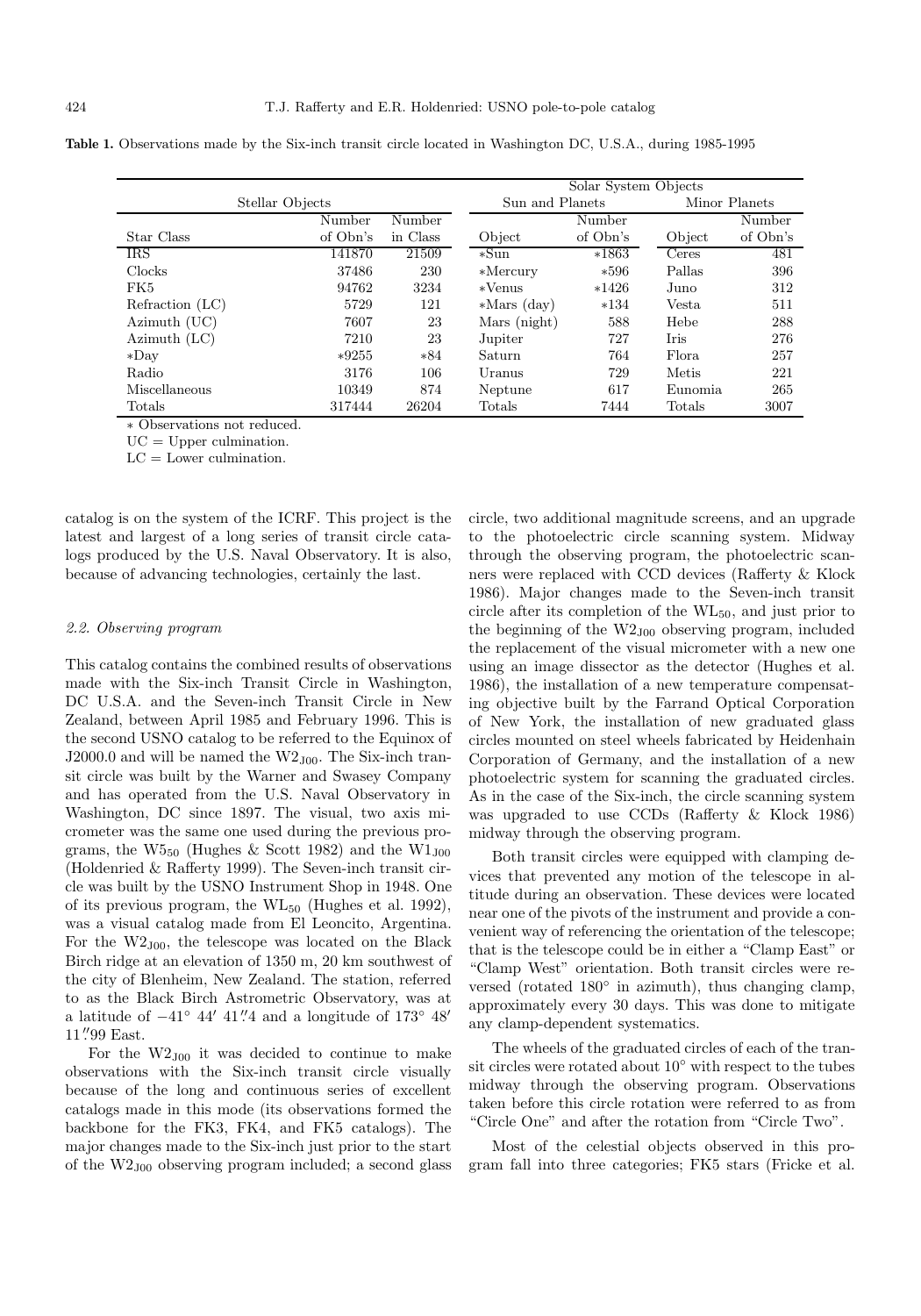**Table 2.** Observations made by the Seven-inch transit circle located near Blenheim, New Zealand, during 1987-1996

|                  | Solar System Objects |          |                 |          |            |               |  |
|------------------|----------------------|----------|-----------------|----------|------------|---------------|--|
|                  | Stellar Objects      |          | Sun and Planets |          |            | Minor Planets |  |
| Number<br>Number |                      |          |                 | Number   |            | Number        |  |
| Star Class       | of Obn's             | in Class | Object          | of Obn's | Object     | of Obn's      |  |
| <b>IRS</b>       | 174997               | 23552    | *Sun            | $*1166$  | Ceres      | 337           |  |
| Clocks           | 29878                | 223      | $*$ Mercury     | $*461$   | Pallas     | 361           |  |
| FK5              | 102112               | 3078     | $*$ Venus       | $*867$   | Juno       | 335           |  |
| Refraction (LC)  | 9111                 | 98       | $*Mars (day)$   | $*521$   | Vesta      | 386           |  |
| Azimuth (UC)     | 12295                | 49       | Mars (night)    | 402      | Hebe       | 277           |  |
| Azimuth $(LC)$   | 11812                | 49       | Jupiter         | 391      | Iris       | 324           |  |
| $*$ Day          | $*38907$             | $*348$   | Saturn          | 446      | Flora      | 238           |  |
| Radio            | 3687                 | 117      | Uranus          | 581      | Metis      | 189           |  |
| Miscellaneous    | 17856                | 672      | Neptune         | 516      | Eunomia    | 298           |  |
|                  |                      |          |                 |          | Hygiea     | 284           |  |
|                  |                      |          |                 |          | Melpomene  | 244           |  |
|                  |                      |          |                 |          | Nemausa    | 68            |  |
|                  |                      |          |                 |          | Amphitrite | 269           |  |
| Totals           | 400655               | 28186    | Totals          | 5351     | Totals     | 3610          |  |

 $UC = Upper$  culmination.

 $LC =$  Lower culmination.

**Table 3.** Estimated standard deviations of the selected right ascension tour adjustments models. Nine different models were tested to adjust each tour's observations of a set of Hipparcos reference stars and the one providing the best fit was used to differentially adjust all the observations from that tour

Estimated standard deviations of the models

| $Right$ Ascensions (units $=$ arcseconds) |            |        |         |         |              |  |  |  |
|-------------------------------------------|------------|--------|---------|---------|--------------|--|--|--|
| Telescope                                 | Circle     | Median | Minimum | Maximum | No. of Tours |  |  |  |
| Six-inch                                  | Circle One | 0.186  | 0.022   | 0.469   | 1969         |  |  |  |
| Six-inch                                  | Circle Two | 0.182  | 0.010   | 0.430   | 2719         |  |  |  |
| Seven-inch                                | Circle One | 0.194  | 0.052   | 0.383   | 1452         |  |  |  |
| Seven-inch                                | Circle Two | 0.201  | 0.046   | 0.421   | 1853         |  |  |  |

**Table 4.** Estimated standard deviations of the selected declination tour adjustment models. Twenty one different models were tested to adjust each tour's observations of a set of Hipparcos reference stars and the one providing the best fit was used to differentially adjust all the observations from that tour

| Estimated standard deviations of the models |  |
|---------------------------------------------|--|
|---------------------------------------------|--|

| Declinations (units $=$ arcseconds) |            |        |         |         |              |  |  |  |  |
|-------------------------------------|------------|--------|---------|---------|--------------|--|--|--|--|
| Telescope                           | Circle     | Median | Minimum | Maximum | No. of Tours |  |  |  |  |
| Six-inch                            | Circle One | 0.221  | 0.017   | 0.596   | 1947         |  |  |  |  |
| Six-inch                            | Circle Two | 0.216  | 0.010   | 0.644   | 2714         |  |  |  |  |
| Seven-inch                          | Circle One | 0.274  | 0.060   | 0.757   | 1447         |  |  |  |  |
| Seven-inch                          | Circle Two | 0.293  | 0.020   | 0.648   | 1854         |  |  |  |  |

1988; 1991), the program stars and solar system objects. Tables 1 and 2 give the number of stars in each category and the number of observations made. The program stars, primarily, consisted of International Reference Stars (IRS) (Corbin & Warren 1991), but also included in this class were AGK3R stars and SRS that were not in the IRS. For brevity's sake we shall denote this entire class as IRS. The magnitude range of the majority of the stars in this catalog extends from the brightest FK5 stars down to, on the faint end, about 10th magnitude. The Seven-inch transit circle was able to reach as faint as 11th magnitude which allowed it to observe the fainter minor planets, SRS and radio stars.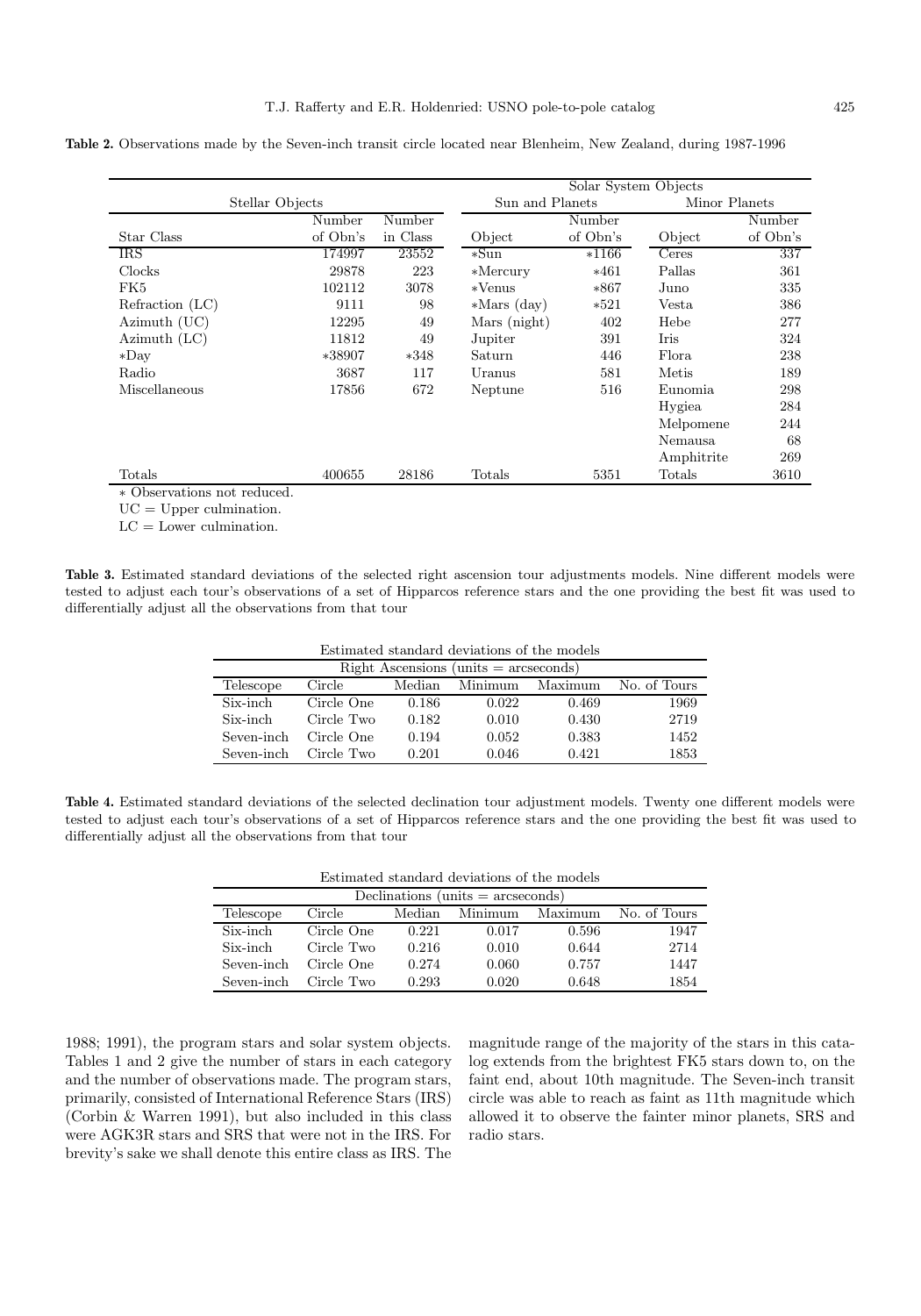**Table 5.** Weights applied when combining observations from the two transit circles to form a single position

| Weights for combined observations |         |           |
|-----------------------------------|---------|-----------|
| Zenith Distance                   | RA obs. | Dec. obs. |
| 80.0                              | 0.00    | 0.00      |
| 75.0                              | 0.16    | 0.03      |
| 70.0                              | 0.29    | 0.14      |
| 65.0                              | 0.42    | 0.24      |
| 60.0                              | 0.56    | 0.34      |
| 55.0                              | 0.68    | 0.43      |
| 50.0                              | 0.78    | 0.53      |
| 45.0                              | 0.87    | 0.62      |
| 40.0                              | 0.93    | 0.72      |
| 35.0                              | 0.97    | 0.82      |
| 30.0                              | 0.98    | 0.89      |
| 25.0                              | 0.99    | 0.94      |
| 20.0                              | 1.00    | 0.97      |
| 15.0                              | 1.00    | 0.99      |
| 10.0                              | 1.00    | 1.00      |
| 5.0                               | 1.00    | 1.00      |
| 0.0                               | 1.00    | 1.00      |

Every effort was made to obtain 6 good observations of each star distributed equally between clamps and circles. However, some stars were added to the program too late to obtain that ideal distribution. For the late arrivals it was decided that a minimum of three good observations in right ascension and declination would be required. Of course, the FK5 stars that served as clock, azimuth, refraction, IRS reference, and day stars accrued many more than the minimum number of observations.

# **3. Discussion**

#### 3.1. Procedures

Traditional corrections were applied for the inclination of the micrometer, irregularities of the pivots and the micrometer screw, clamp and circle differences, circle diameter corrections, variation of latitude, and refraction, as well as collimation, level, azimuth, and nadir.

Measurements of the instrumental flexure determined from the horizontal collimators were made for each transit circle but these exhibited very large variations. Since a more consistent determination of the flexure can be determined from the star observations (Holdenried & Rafferty 1997), the flexure determined from the horizontal collimators was not applied.

Since the formation of the most recent absolute catalog from the Six-inch, the  $W1_{J00}$ , showed that a more consistent determination of the flexure can be extracted from star observations (Holdenried & Rafferty 1997), this method was tried with the  $W2_{J00}$  observations. Although

excellent results were obtained from the Six-inch observations, the results from the Seven-inch were not satisfactory, showing a systematic error that was a function of zenith distance. The method involved using FK5 stars to solve for corrections to the flexure and refraction, and using circumpolar stars to solve for a correction to the latitude. This last step was necessary for an absolute program such as the  $W1_{J00}$ ; however, in the case of the Seven-inch data, it was felt that the below pole observations of the circumpolar stars were the source of the systematic errors. Therefore, another method was employed, fitting a cubic spline to reduce the residuals of all Hipparcos stars but excluding the below pole observations (which are not necessary for the differential reductions). This new appoarch gave nearly identical results for the Six-inch as the other method and it removed the systematic differences seen in the Seven-inch observations. For consistency the cubic spline method was used on both the Six-inch and Seven-inch  $W2_{J00}$  observations.

Observations were grouped into "tours". Usually two tours were taken per night, dividing the night in half between two observers. Each tour contained determinations of the collimation, level, nadir, azimuth, and flexure taken at two to three hour intervals for the nighttime tours. For the Seven-inch transit circle, azimuth determinations were made hourly due to apparent motions of the piers. For each tour, observations were made of selected groups of stars to determine corrections to the sidereal time, azimuth, and refraction. In addition, a subset of stars, following a concept developed by Küstner and henced referred to as Küstner stars, distributed over the entire sky was observed during each tour to check for nightly variations of the instrument or atmosphere over large angles. The IRS were grouped in zones of 15◦ of declination and were observed with FK5 reference stars to allow differential reductions for each tour. As was explained previously, although the catalog was planned to be absolute, the IRS were observed in such a way as to allow differential reductions. Because the differential reductions could be carried out in almost real-time, they provided an opportunity to closely monitor the quality of the observations. Differential observations also are an effective method of reducing the random and systematic errors in the data.

The requirement imposed by the even distribution in time and zenith distance of the clock, azimuth, refraction, and Küstner stars as well as the need to choose IRS and their reference stars while maintaining a balance of all observations over the Clamps and Circles necessitated the development of an automatic method of selecting the stars to be observed for each tour. The logical criteria for this Star Selector software were constructed by T. Corbin, while the software and system development was done by F.S. Gauss.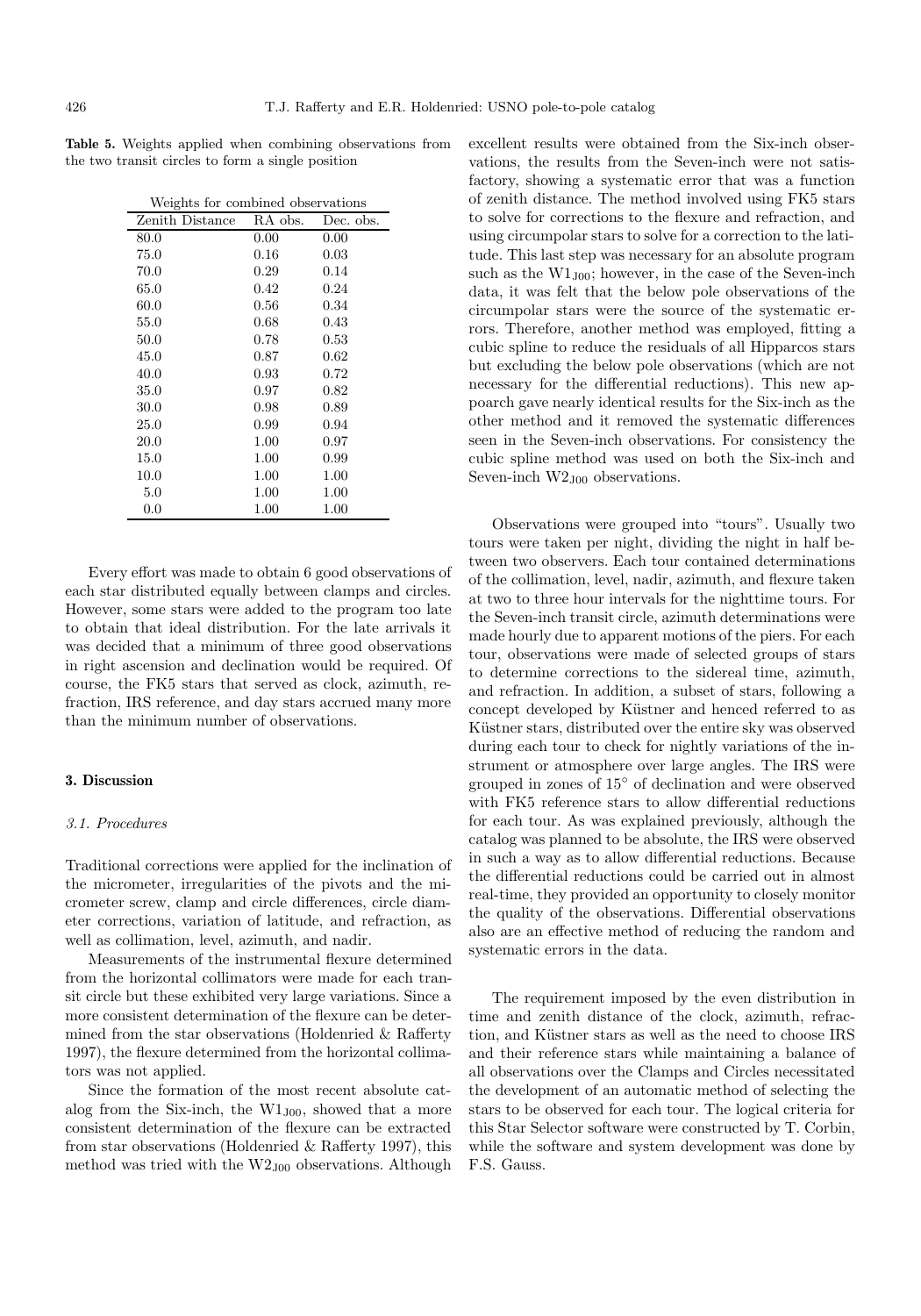**Table 6.** Mean right ascension positional errors for each transit circle as well as the mean errors and epochs for the final positions

| Right ascension errors    |              |                |                  |            |                |                  |         |          |                |                  |
|---------------------------|--------------|----------------|------------------|------------|----------------|------------------|---------|----------|----------------|------------------|
|                           |              | Six-inch       |                  | Seven-inch |                |                  | Total   |          |                |                  |
| Declination               | $\sigma$     | $\bar{\sigma}$ | $\boldsymbol{n}$ | $\sigma$   | $\bar{\sigma}$ | $\boldsymbol{n}$ | mean    | $\sigma$ | $\bar{\sigma}$ | $\boldsymbol{n}$ |
| Range                     | $_{\rm mas}$ | $_{\rm mas}$   | stars            | mas        | mas            | $_{\rm stars}$   | epoch   | mas      | $_{\rm mas}$   | stars            |
| $+90$ to $+85$            | 234          | 68             | $\overline{97}$  |            |                |                  | 1990.80 | 234      | 68             | 97               |
| $+85$ to $+80$            | 218          | 71             | 265              |            |                |                  | 1990.73 | 218      | 71             | 265              |
| $+80$ to $+75$            | $203\,$      | $70\,$         | 435              |            |                |                  | 1990.70 | 203      | 70             | 435              |
| $+75$ to $+70$            | 208          | 74             | 577              |            |                |                  | 1990.73 | 208      | 74             | 577              |
| $+70$ to $+65$            | $203\,$      | $\rm 72$       | 736              |            |                |                  | 1990.76 | 203      | 72             | 736              |
| $+65$ to $+60$            | 203          | 74             | 874              |            |                |                  | 1990.80 | 203      | 74             | 874              |
| $+60$ to $+55$            | $197\,$      | $72\,$         | 1018             |            |                |                  | 1990.79 | 197      | 72             | 1018             |
| $+55$ to $+50$            | 197          | 72             | 1156             |            |                |                  | 1990.86 | 197      | 72             | 1156             |
| $+50$ to $+45$            | 193          | $71\,$         | 1277             |            |                |                  | 1990.83 | 201      | 74             | 1277             |
| $+45$ to $+40$            | 192          | 71             | 1416             |            |                |                  | 1990.83 | 192      | 71             | 1416             |
| $+40$ to $+35$            | 188          | $70\,$         | 1533             |            |                |                  | 1990.86 | 188      | 70             | 1533             |
| $+35$ to $+30$            | 188          | 70             | 1579             | 128        | 94             | 16               | 1990.79 | 188      | 70             | 1579             |
| $+30$ to $+25$            | 190          | $72\,$         | 1765             | 165        | 63             | $191\,$          | 1990.84 | 189      | 71             | 1765             |
| $+25$ to $+20$            | 191          | $70\,$         | 1748             | 181        | 55             | 236              | 1990.87 | 191      | 69             | 1748             |
| $+20$ to $+15$            | 199          | $74\,$         | 1782             | 187        | 48             | 228              | 1990.84 | 199      | 73             | 1782             |
| $+15$ to $+10$            | 192          | $72\,$         | 1811             | 191        | 45             | 210              | 1990.85 | 193      | 71             | 1811             |
| $+10$ to<br>$+5$          | 191          | $71\,$         | 1827             | 193        | 44             | $\bf 244$        | 1990.90 | 192      | 70             | 1827             |
| $+5$ to<br>$\overline{0}$ | 193          | $73\,$         | 1820             | 209        | 76             | 1792             | 1991.51 | 208      | $55\,$         | 1822             |
| $-5\,$<br>$0$ to          | 194          | 74             | 1727             | 208        | 74             | 1796             | 1991.58 | 208      | $55\,$         | 1802             |
| $-5$ to $-10$             | 189          | $52\,$         | 282              | 206        | 72             | 1825             | 1992.14 | 205      | 70             | 1822             |
| $-10$ to $-15$            | 185          | 48             | $207\,$          | 200        | 70             | 1829             | 1992.13 | 200      | 69             | 1831             |
| $-15$ to $-20$            | 183          | $52\,$         | 204              | 200        | 70             | 1842             | 1992.14 | 200      | 69             | 1841             |
| $-20$ to $-25$            | 163          | $51\,$         | 200              | 199        | 69             | 1701             | 1992.13 | 199      | 69             | 1701             |
| $-25$ to $-30$            | 149          | 56             | 186              | 198        | 68             | 1596             | 1992.12 | 196      | 68             | 1596             |
| $-30$ to $-35$            | 123          | 98             | 67               | 196        | 69             | 1787             | 1992.16 | 196      | 69             | 1787             |
| $-35$ to $-40$            |              |                |                  | 199        | 69             | 1832             | 1992.16 | 199      | 69             | 1832             |
| $-40$ to $-45$            |              |                |                  | 200        | 69             | 1657             | 1992.23 | 200      | 69             | 1657             |
| $-45$ to $-50$            |              |                |                  | 198        | 70             | 1644             | 1992.21 | 198      | 70             | 1644             |
| $-50$ to $-55$            |              |                |                  | 201        | 70             | 1329             | 1992.15 | 201      | 70             | 1329             |
| $-55$ to $-60$            |              |                |                  | 204        | 71             | 1184             | 1992.27 | 204      | 71             | 1184             |
| $-60$ to $-65$            |              |                |                  | 201        | 70             | 1034             | 1992.21 | 201      | 70             | 1034             |
| $-65$ to $-70$            |              |                |                  | 205        | 70             | 799              | 1992.24 | 205      | 70             | 799              |
| $-70$ to $-75$            |              |                |                  | 208        | 70             | 648              | 1992.22 | 208      | 70             | 648              |
| $-75$ to $-80$            |              |                |                  | 222        | 73             | 494              | 1992.25 | $222\,$  | 73             | 494              |
| $-80$ to $-85$            |              |                |                  | 229        | 70             | 310              | 1992.30 | 229      | 70             | 310              |
| $-85$ to $-90$            |              |                |                  | 237        | 65             | 111              | 1992.26 | 237      | 65             | 111              |

## 3.2. Tour adjustments

Differential adjustments were applied to each tour from a least squares fit to a set of Hipparcos reference stars. Numerous models (9 in right ascension and 21 in declination) were tested for each tour, and the one providing the best fit was used. The models incorporated coefficients that depended on zenith distance, the tangent and sine of the zenith distance, and arguments of time. Tables 3 and 4 present the median, minimum, and maximum estimated standard deviations (average mean error of a single observation) of the selected models for each transit circle.

#### 3.3. Combined observations

The locations of the two transit circles allowed nearly 70° overlap in the declinations accessible to each telescope. For those stars in this overlap region, the observations were combined in a weighted mean. The weights (given in Table 5) were based on the mean standard deviation of a single observation as a function of zenith distance and were an attempt to account for the degradation suffered by observations made through large air masses.

#### 3.4. Mean errors of the observation and positions

The weighted standard deviation of the mean is given with the position of each star. For the stars observed with both transit circles, the mean positions and their standard deviation of the mean as determined by each instrument are given as well as the weighted mean and weighted standard deviation of the mean of the combined data.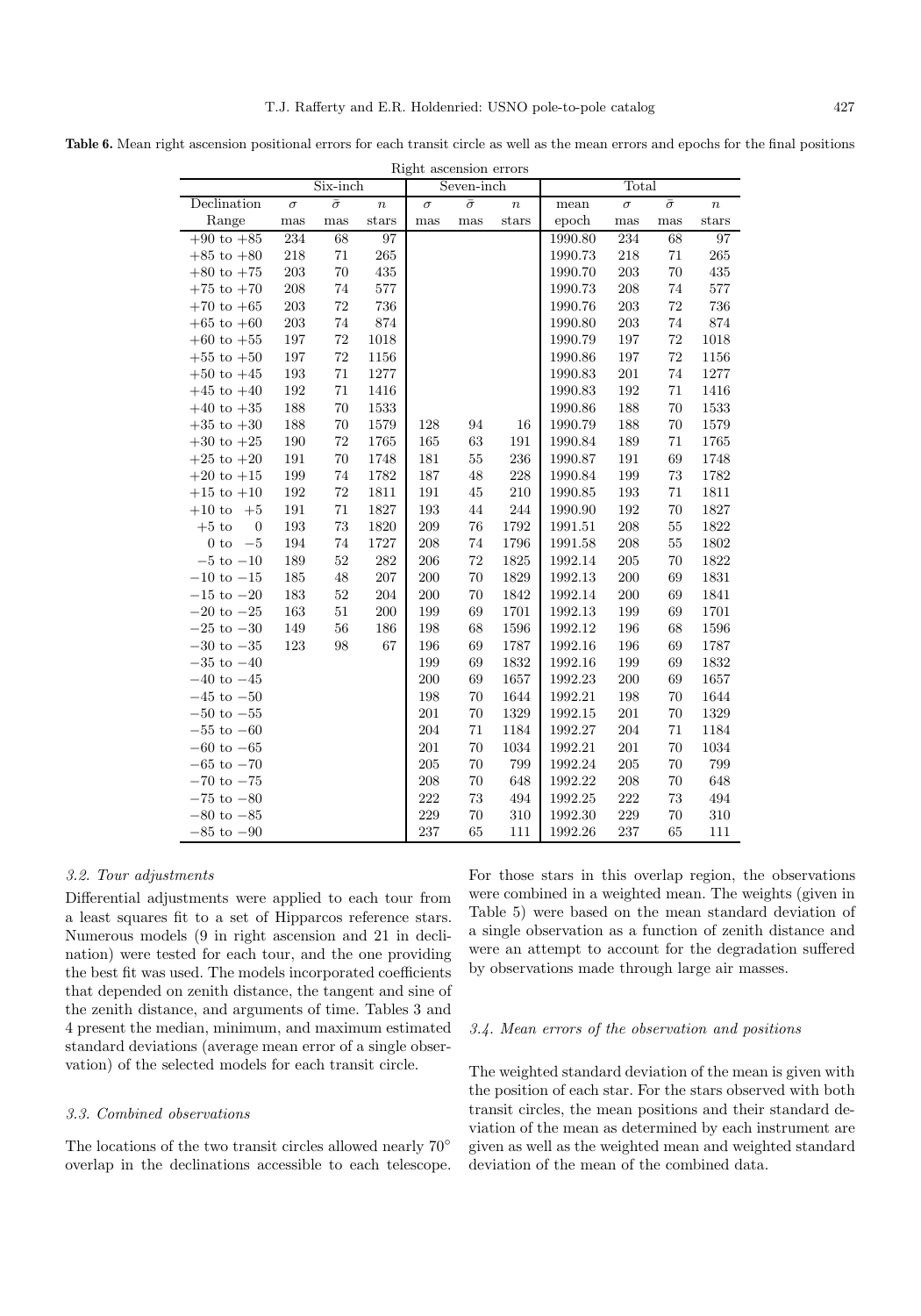|--|

| Declination errors          |              |                 |                  |            |                |                  |         |          |                |                  |
|-----------------------------|--------------|-----------------|------------------|------------|----------------|------------------|---------|----------|----------------|------------------|
|                             |              | Six-inch        |                  | Seven-inch |                |                  | Total   |          |                |                  |
| Declination                 | $\sigma$     | $\bar{\sigma}$  | $\boldsymbol{n}$ | $\sigma$   | $\bar{\sigma}$ | $\boldsymbol{n}$ | mean    | $\sigma$ | $\bar{\sigma}$ | $\boldsymbol{n}$ |
| Range                       | $_{\rm mas}$ | $_{\rm mas}$    | stars            | mas        | mas            | stars            | epoch   | mas      | $_{\rm mas}$   | stars            |
| $+90$ to $+85$              | 251          | $\overline{72}$ | 97               |            |                |                  | 1990.76 | 251      | 72             | 97               |
| $+85$ to $+80$              | 226          | 73              | 265              |            |                |                  | 1990.72 | 226      | 73             | 265              |
| $+80$ to $+75$              | 216          | 74              | 435              |            |                |                  | 1990.68 | 216      | 74             | 435              |
| $+75$ to $+70$              | 212          | 75              | 577              |            |                |                  | 1990.71 | $212\,$  | 75             | 577              |
| $+70$ to $+65$              | 215          | 76              | 736              |            |                |                  | 1990.73 | 215      | 76             | 736              |
| $+65$ to $+60$              | 213          | 78              | 874              |            |                |                  | 1990.76 | $213\,$  | 78             | 874              |
| $+60$ to $+55$              | 206          | 74              | 1018             |            |                |                  | 1990.74 | 206      | 74             | 1018             |
| $+55$ to $+50$              | 209          | 76              | 1156             |            |                |                  | 1990.83 | 209      | 76             | 1156             |
| $+50$ to $+45$              | $201\,$      | 74              | 1277             |            |                |                  | 1990.80 | 201      | 74             | 1277             |
| $+45$ to $+40$              | 194          | 71              | 1416             |            |                |                  | 1990.80 | 194      | 71             | 1416             |
| $+40$ to $+35$              | 200          | $73\,$          | 1533             |            |                |                  | 1990.83 | 200      | 73             | 1533             |
| $+35$ to $+30$              | $201\,$      | $75\,$          | 1579             | 142        | 189            | 16               | 1990.76 | $201\,$  | 75             | 1579             |
| $+30$ to $+25$              | $201\,$      | $75\,$          | 1765             | 210        | 114            | 191              | 1990.80 | $202\,$  | 75             | 1765             |
| $+25$ to $+20$              | 207          | 76              | 1748             | 227        | 91             | 236              | 1990.82 | $209\,$  | 76             | 1748             |
| $+20$ to $+15$              | 206          | $77\,$          | 1782             | 219        | 72             | 228              | 1990.80 | $208\,$  | 77             | 1782             |
| $+15$ to $+10$              | 209          | $81\,$          | 1811             | 218        | 65             | 210              | 1990.82 | 211      | 80             | 1811             |
| $+10\ {\rm to}$<br>$+5$     | $201\,$      | 79              | 1827             | 216        | 58             | 244              | 1990.85 | $203\,$  | 78             | 1827             |
| $+5$ to<br>$\boldsymbol{0}$ | 194          | 80              | 1820             | 217        | 93             | 1792             | 1991.45 | $215\,$  | 64             | 1822             |
| $0$ to<br>$-5$              | 186          | 80              | 1727             | 218        | 87             | 1796             | 1991.58 | 211      | 63             | 1802             |
| $-5$ to $-10\,$             | 183          | 59              | 282              | 227        | 86             | 1825             | 1992.15 | $225\,$  | 84             | 1822             |
| $-10$ to $-15$              | 179          | 57              | 207              | 220        | 80             | 1829             | 1992.16 | $218\,$  | 80             | 1831             |
| $-15$ to $-20$              | 173          | 62              | 204              | 223        | 80             | 1842             | 1992.16 | $221\,$  | 79             | 1841             |
| $-20$ to $-25$              | 173          | 70              | 200              | 221        | 78             | 1701             | 1992.14 | 219      | 77             | 1701             |
| $-25$ to $-30$              | 165          | 86              | 186              | 221        | 76             | 1596             | 1992.14 | 220      | 76             | 1596             |
| $-30$ to $-35$              | 124          | 148             | 67               | 217        | 77             | 1787             | 1992.18 | 217      | 77             | 1787             |
| $-35$ to $-40$              |              |                 |                  | 220        | $77\,$         | 1832             | 1992.17 | $220\,$  | $77\,$         | 1832             |
| $-40$ to $-45$              |              |                 |                  | 225        | 78             | 1657             | 1992.25 | $225\,$  | 78             | 1657             |
| $-45$ to $-50$              |              |                 |                  | 222        | 78             | 1644             | 1992.22 | $222\,$  | 78             | 1644             |
| $-50$ to $-55$              |              |                 |                  | 222        | 77             | 1329             | 1992.16 | 222      | 77             | 1329             |
| $-55$ to $-60\,$            |              |                 |                  | 227        | 79             | 1184             | 1992.27 | 227      | 79             | 1184             |
| $-60$ to $-65$              |              |                 |                  | 228        | 79             | 1034             | 1992.22 | 228      | 79             | 1034             |
| $-65$ to $-70$              |              |                 |                  | 235        | 81             | 799              | 1992.25 | 235      | 81             | 799              |
| $-70$ to $-75$              |              |                 |                  | 247        | 83             | 648              | 1992.21 | 247      | 83             | 648              |
| $-75$ to $-80$              |              |                 |                  | 266        | 87             | 494              | 1992.26 | 266      | 87             | 494              |
| $-80$ to $-85$              |              |                 |                  | 275        | 84             | 310              | 1992.30 | 275      | 84             | 310              |
| $-85$ to $-90$              |              |                 |                  | 298        | 79             | 111              | 1992.23 | 298      | 79             | 111              |

Tables 6 and 7 group the average standard deviations of a single observation, the average standard deviation of the mean, and the number of stars into five degree zones of declination. The average standard deviation of a single observation was close to 200 mas in right ascension and 215 mas in declination. The average standard deviation of the mean position for a star varied by the number of observations. Since the majority of stars in each zone were IRS, which averaged six (two on Circle One and four on Circle Two) observations each, the average standard deviation of the mean was close to 70 mas in right ascension and 77 mas in declination. In the declination zone  $-5^\circ$  to  $+5^\circ$ the Six-inch and Seven-inch observed the same IRS stars thus doubling the number of observations each received,

and this manifests itself in a sharp drop in the average standard deviation of the mean.

# 3.5. Epochs

The average epoch of a position in right ascension is 1991.53 and in declination 1991.52. However, because the Seven-inch started observing about a year after the Six-inch, there is a pronounced dependence on declination of the epochs of individual stars. Tables 6 and 7 show the epochs averaged over the same 5◦ zones in declination that were used in the groupings for the errors.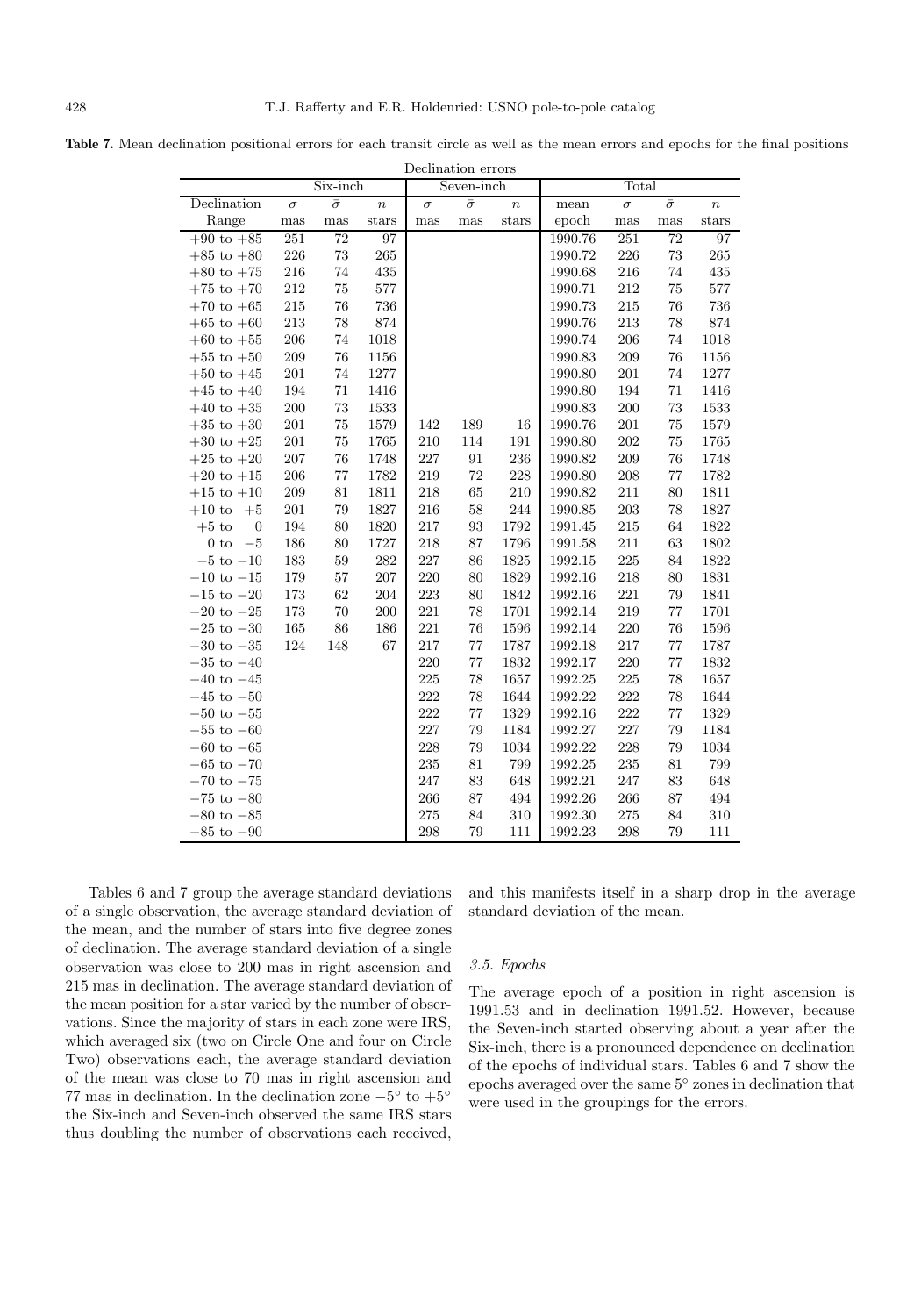**Table 8.** Additional phase corrections applied to Mars, Jupiter, and Saturn and

|         | Additional phase corrections |            |  |                                                      |  |  |
|---------|------------------------------|------------|--|------------------------------------------------------|--|--|
| Mars    |                              | Six-inch   |  | $\pm 0.15 + \text{phase corr}_{\alpha} \times 0.282$ |  |  |
|         |                              |            |  | $\pm 0.10 + \text{phase corr}_{\delta} \times 1.290$ |  |  |
|         |                              | Seven-inch |  | $\pm 0.88$                                           |  |  |
|         |                              |            |  | phase $corr_{\delta} \times 3.450$                   |  |  |
| Jupiter |                              | Six-inch   |  | phase $corr_{\alpha} \times 1.901$                   |  |  |
|         |                              |            |  | phase $corr_{\delta} \times 6.426$                   |  |  |
|         |                              | Seven-inch |  | $\pm 0.25 + \text{phase corr}_{\alpha} \times 4.250$ |  |  |
|         |                              |            |  | $\pm 0.15 +$ phase corr <sub>s</sub> $\times$ 4.445  |  |  |
| Saturn  |                              | Six-inch   |  | phase $corr_{\alpha} \times 7.000$                   |  |  |
|         |                              | (limb obs) |  | none                                                 |  |  |
|         |                              | Six-inch   |  | none                                                 |  |  |
|         |                              | (ring obs) |  | none                                                 |  |  |
|         |                              | Seven-inch |  | none                                                 |  |  |
|         |                              |            |  | none                                                 |  |  |

# 3.6. Double stars

A few double stars observed by both transit circles showed significant differences. For example, in some cases the image dissector on the Seven-inch transit circle could not split doubles that the observers on the Six-inch transit circle were able to resolve. In those situations, where it was clear that each telescope observed a particular double differently, the observations by one instrument or the other were dropped. Double stars outside the overlap zone for the two telescopes, of course, can not be compared in this way and may have undetected errors in their positions.

#### 3.7. Planetary observations

The purpose of the daytime observations of the Sun, Mercury, Venus, Mars, and bright stars was to create an absolute catalog tied to the dynamical reference frame. Because these observations were not necessary for the link to the ICRF and the quality of these observations makes it difficult to adjust them to the nighttime system, the daytime observations were not reduced.

The same corrections that were developed for the observations of the stars also were applied to the nighttime planetary observations. It is necessary to apply additional corrections to the observations of most of the planets due to their orbital motions, appearances, and distances. These additional corrections must be calculated using data from an ephemeris. For the major planets, ephemeris data from JPL's DE405 (1998) were used, and for the minor planets, USNO (Hilton 1999) provided the ephemerides.

Corrections for orbital motion were applied to bring the mean, measured position into coincidence with the meridian.

$$
OMCorr_{\alpha} \tag{1}
$$

$$
= (\text{TimeObs}_{\alpha} - \text{ObsRA}) \times \frac{\text{SSMTD}}{\text{SSMTD} \times \text{OM}_{\alpha}}
$$

$$
\text{OMCorr}_{\delta} = \frac{\text{ClpSw} \times \text{MicEq}_{\alpha} \times \text{MPoB} \times \text{OM}_{\delta}}{\text{SSMTD} \times \text{cos}(\text{ObsDec})}
$$
(2)

where:

 $\text{OMcorr}_{\alpha}$  = right ascension orbital motion correction;  $TimeObs_{\alpha} = time of observation;$  $ObsRA = observed right ascension;$ SSMTD = sidereal seconds per Mean Time Day;  $OM_{\alpha}$  = motion in RA per Mean Time Day;  $\text{OMcorr}_{\delta} = \text{ declination orbital motion correction};$  $ClpSw = clamp switch;$ (+1 for East Clamp and −1 for West);  $\text{MicEq}_{\alpha} = \text{right ascension micrometer screw equivalent};$  $MPoB$  = mean place of bisection (mean measured position minus the collimation);  $ObsDec = observed declination;$  $OM_{\delta} =$  motion in Dec per Mean Time Day.

Declinations were corrected for horizontal parallax using the following:

ParCorr (3)

$$
= EarthRV \times HorPar \times sin(gLat - ObsDec)
$$

where:

ParCorr = parallax correction;  $EarthRV = Earth's$  radius vector;  $HorPar = horizontal parallax;$  $gLat = geocentric$  latitude; ObsDec = observed declination.

Corrections for the visual appearance of each solar system object were based on their appearance in the transit circle and the method of measurement used.

The Seven-inch, observing with the image dissector, used digital centering algorithms developed by Stone (1990). Changes to these algorithms have caused the observations of Mars, Jupiter, and Saturn made between 1987 and 1992 to be dropped. The algorithm also had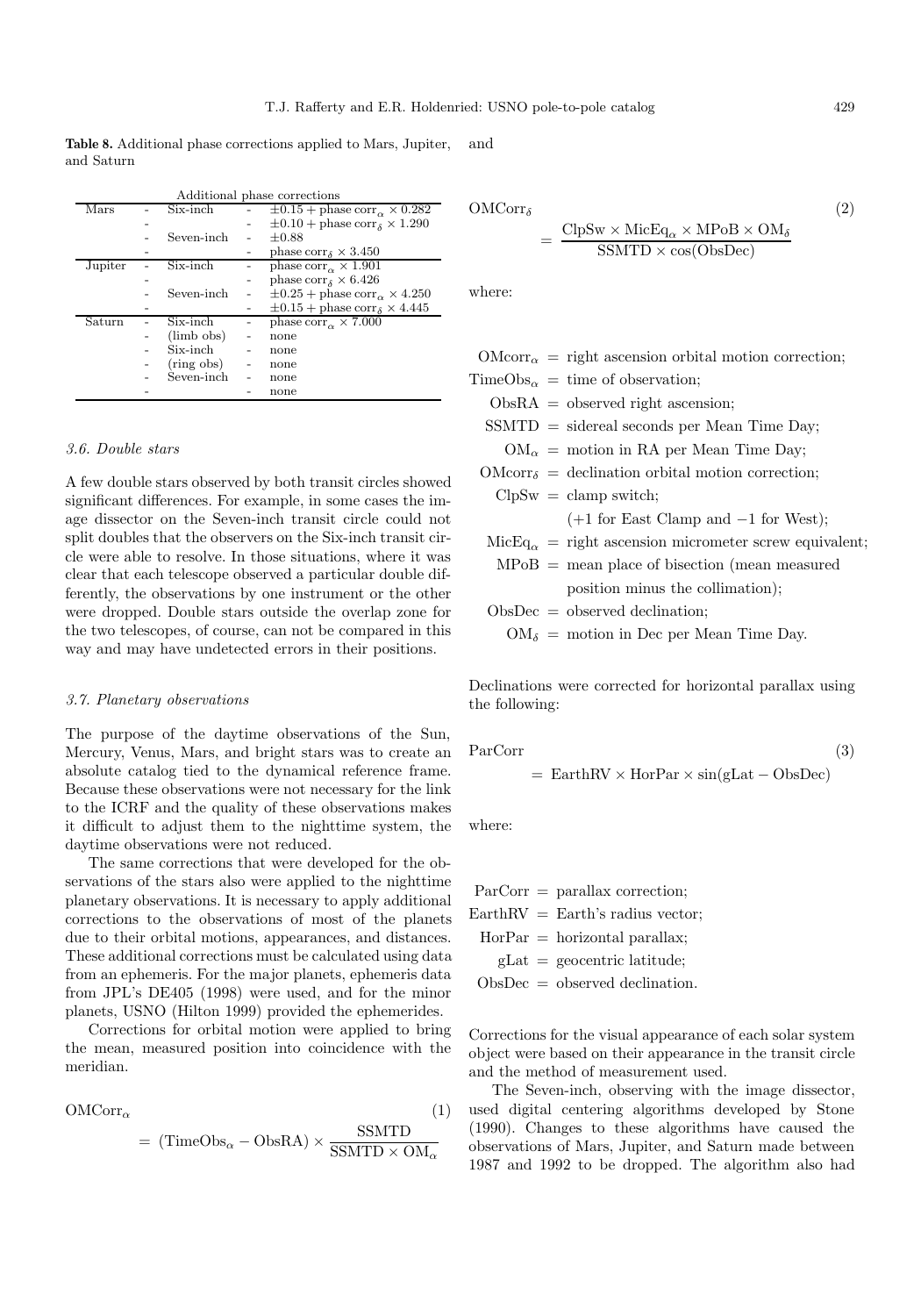difficulty with Saturn as the rings tilted edge on during the last year of the program and these observations were also dropped. For Uranus, Neptune, and the minor planets the center of light was observed.

The Six-inch, observing visually, dealt with the planetary objects as follows:

Mars - The four limbs were observed for all the nighttime observations, except for three when the center of light was taken. Corrections for phase were applied using:

phase  $corr_{\alpha}$  (4)

$$
= \frac{240}{(1-\lambda)(\cos\delta)} \times q
$$

$$
\times \left(\frac{1}{2}\sin^2 Q - \frac{1}{16}(1-\cos i)\sin^2 2Q\right)
$$

and

phase  $corr_{\delta}$  (5)

$$
= q \times \left(\frac{1}{2}\cos^2 Q - \frac{1}{16}(1 - \cos i)\sin^2 2Q\right)
$$

where:

phase  $corr_{\alpha}$  = right ascension correction for phase; phase corr $\delta$  = declination correction for phase;

 $\lambda =$  planet's orbital motion;

 $\delta =$  declination;

 $q =$  defect of illumination;

- $Q =$  position angle of the defect of illumination;
- $i =$  angle at planet between Earth and Sun.

Minor Planets - No visual appearance corrections were applied as all presented point source images.

Jupiter - The four limbs were observed. Corrections for phase were applied using the same equations as were given for Mars.

Saturn - The four limbs of Saturn were observed about 65% of the time, otherwise the edges of the rings were taken. Even though in previous catalogs no phase corrections were applied to the observations of Saturn, plots of the (O−C)s from the limb observations showed a systematic offset symmetrical around oppositions indicating the need for such an adjustment. The (O−C)s from the ring observations showed no such systematic offsets. Corrections for phase were applied to the limb observations using the same equations used for Mars and Jupiter.

Uranus and Neptune - Center of light was observed and no corrections for phase were applied.

Plots of the (O−C)s as functions of the phase corrections determined from equations above show systematic offsets symmetrical around opposition even after phase corrections given above were applied. The equations used for the Six-inch data, as well as the algorithms developed for the Seven-inch data, are based on the geometric changes in the appearances of these planets. The failures to account for all the phase effects are likely the result of limb darkening or other illumination effects. Empirically correcting for these residual effects is the cause for some concern in that the effects may be in the ephemeris rather than in the observations themselves. However, the Six-inch results for Saturn were able to clarify the situation when the observations of Saturn's limbs showed the systematic offsets while the observations of the rings did not (no such phase corrections could be determined for the Seven-inch Saturn observations because the algorithm used was fitted to both the limbs and rings). The empirically determined, additional phase corrections for Mars, Jupiter, and Saturn are shown in Table 8.

## **4. Conclusion**

Using the positions of the Hipparcos catalog stars to differentially adjust the individual tours made significant improvements to the final results of the program. The resulting catalog is free of most of the systematic errors that would have remained if the original plan of absolute reductions had been followed. In addition the random errors have also been diminished. The value of this catalog to stellar astrometry has certainly been reduced by the outstanding success of Hipparcos. However the observations of the major planets and asteriods should be able to make an important contribution to their astrometry. Improvements to the phase corrections for Mars, Jupiter, and particularly Saturn are significant.

Acknowledgements. The program was carried out under the leadership of J.A. Hughes (1985-1992), C.A. Smith (1993), and F.S. Gauss (1993-1998), directors of the Astrometry Department. The observing program was overseen by T.E. Corbin (1985-1993) and T.J. Rafferty (1993-1996). The operations of the Black Birch station in New Zealand were directed by M.D. Robinson (1985-1989), E.R. Holdenried (1989-1990), T.J. Rafferty (1990-1992), and C.S. Cole (1992-1996).

The preliminary daily reductions and editing of the data were carried out by a team composed of various observers and included at one time or another E.R. Holdenried, R.J. Miller, T.J. Rafferty, S.E. Urban, G.L. Wycoff, V. Kallarakal, D.M. Hall, H.E. Crull, S.J. Dick, B.R. Loader, and I. Jordan. Other observers included C.S. Cole, T.E. Corbin, J.C. Doty, R. Etheridge, F.S. Gauss, M.E. Germain, G.S. Hennessy, J.L. Hershey, R.B. Hindsley, E.S. Jackson, J.C. Martin, J.M. Muse, M.D. Robinson, C.B. Sandy, D.K. Scott, C.A. Smith, Z.G. Yao, W.B. Dunn, W. Durham, R. Hudson, T. Love, R. Millington, J. Priestley, R.C. Stone, and A. Wadsworth. The final reductions were carried out by Holdenried and Rafferty with close and frequent consultation with C.A. Smith, D.K. Scott, and T.E. Corbin.